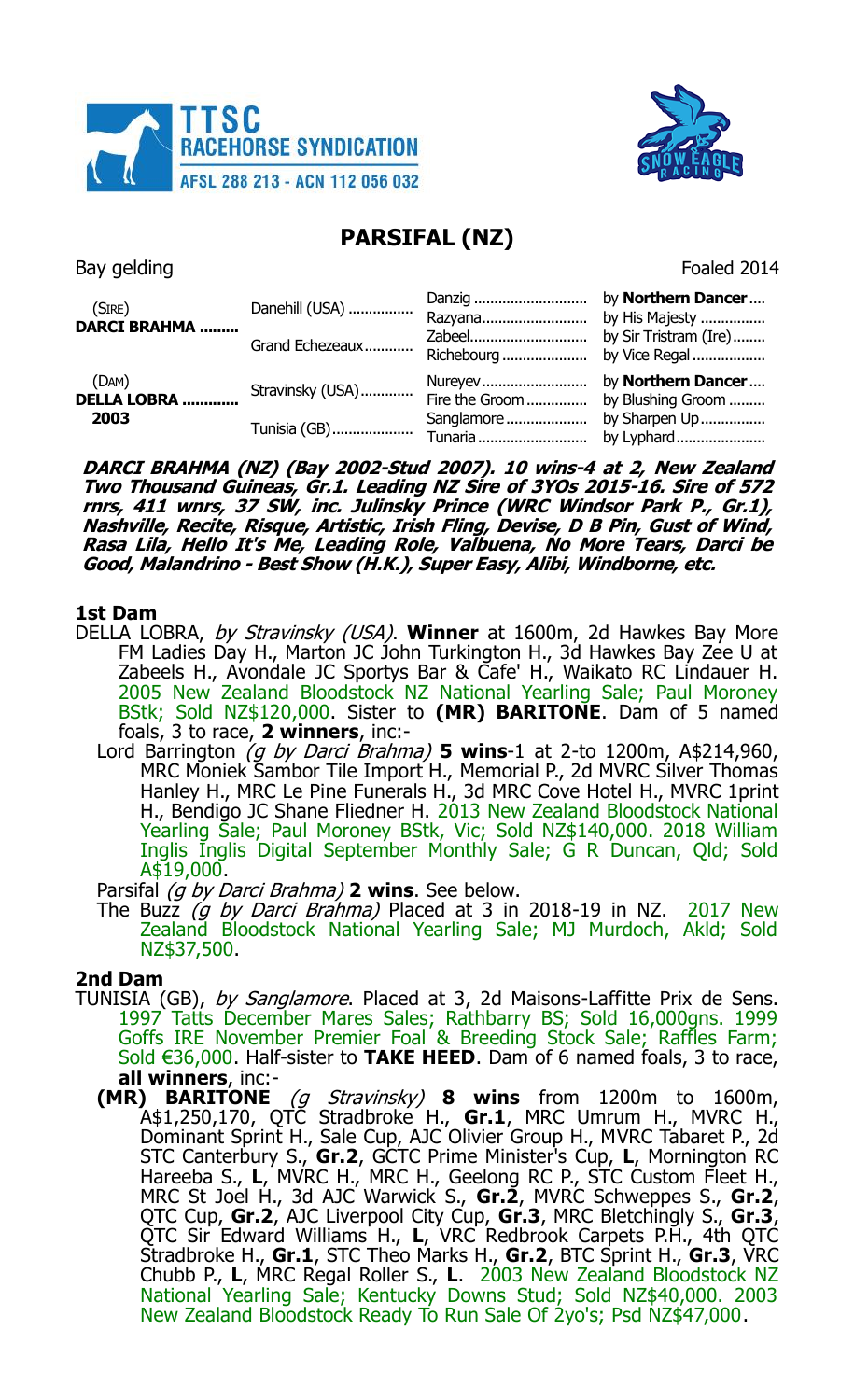Della Lobra. **Winner**. See above.

Gun Eagle. **Winner** at 1200m in NZ. 2013 New Zealand Bloodstock Ready to Run Sale; T Pike, NZ; Sold NZ\$23,000.

- Queen Dido. Unraced . 2007 New Zealand Bloodstock NZ National Yearling Sale; Geisel Park; Sold NZ\$95,000. Dam of-
	- Could be Queen. **2 wins** at 1200m in 2017-18, 3d Pinjarra RC Peel Thunder Rd 1 P. 2015 Magic Millions Perth Yearling Sale; Psd A\$30,000, Reserve A\$35,000. 2015 Magic Millions Perth Winter Yearling Sale; Psd A\$10,000, Reserve A\$15,000. 2018 Magic Millions Perth Winter Racehorse: Lynnette Williams, WA: Sold A\$2,000.

#### **3rd Dam**

- TUNARIA, by Lyphard. Unraced. Sister to **ANDALEEB** (dam of **PROPHECY**), three-quarter-sister to **Du Chatillon** (dam of **INCHATILLON**, **DEUTERONOMIO**). Dam of 6 foals, 3 to race, **1 winner**, inc:-
	- **TAKE HEED** (g Warning) **5 wins**-1 at 2-from 2000m to 3200m in GB and France, Grand Prix de Clairefontaine, **L**, Chantilly Prix du Mont Pagnotte, Deauville Prix de Sassy.
	- Patamar. Unraced. Dam of 3 winners-
		- **Whisper Louise** (f Chevalier) **2 wins** at 2, Doncaster Arena Structures Nursery H., 2d Santa Anita Providencia S., **Gr.2**, Hollywood Park Spearfish S., 3d Newmarket Montrose S., **L**, Jersey Lily Nursery H.

#### **4th Dam**

- **BAG OF TUNES**, by Herbager. **4 wins**-1 at 2, Kentucky Oaks, **Gr.2**, 2d Saratoga Alabama S., **Gr.1**, Coaching Club American Oaks, **Gr.1**, Delaware Oaks, **Gr.1**, Belmont Gazelle H., **Gr.2**, Keeneland Alcibiades S. Sister to Lilt (dam of **TRIUMPHAL MARCH**), half-sister to **SWINGTIME** (dam of **FESTIVE**), **Lone Cowboy**, **Song Sparrow** (dam of **CORMORANT**, **QUEEN OF SONG**), Noah's Acky Astra (dam of **NOAH'S TOWN**), Worthy of Note (dam of **SPENDER**). Dam of 12 foals, 9 to race, **6 winners**, inc:-
	- **ANDALEEB** (f Lyphard) **2 wins**-1 at 2-at 7f, 1½m, Haydock Lancashire Oaks, **Gr.3**, Newbury Stable Stud & Farm East West 2YO S., 4th Yorkshire Oaks, **Gr.1**. Dam of 3 winners-
		- **PROPHECY** (f Warning) Third top filly on The 1993 English 2YO Free H. **3 wins** at 2, Newmarket Cheveley Park S., **Gr.1**, Princess 2YO S., 2d Newmarket Nell Gwyn S., **Gr.3**. Dam of 7 winners-
			- **FORETELLER** (g Dansili) **11 wins**-2 at 2-from 1400m to 2000m, €70,600, A\$1,885,500, ATC Ranvet S., **Gr.1**, VRC Makybe Diva S., **Gr.1**, MRC Underwood S., **Gr.1**, Peter Young S., **Gr.2**, David Jones Cup, **Gr.3**, Maisons-Laffitte Prix de Suresnes, **L**, ATC Winter Challenge H., 2d BRC Doomben Cup, **Gr.1**, MRC Caulfield S., **Gr.1**, GCTC AD Hollindale S., **Gr.2**, 3d VRC Australian Cup, **Gr.1**, MVRC Dato' Tan Chin Nam S., **Gr.2**.
			- **MODERN LOOK** (f Zamindar) **4 wins**-3 at 2-at 1400m, 1600m, €174,540, US\$18,695, Chantilly Prix de Sandringham, **Gr.2**, Maisons-Laffitte Prix Miesque, **Gr.3**, Chantilly Prix de la Mare Aux Oiseaux, Prix de l'Aunette, 2d Maisons-Laffitte Prix Imprudence, **L**, Santa Anita Moscow Burning S., L, 4th Longchamp Poule d'Essai des Pouliches, **Gr.1**. Dam of 3 winners-
				- **GRAND JETE** (f Dansili) **4 wins** at 1600m, 1700m, €49,600, US\$280,520, Monmouth Eatontown S., **Gr.3**, 2d Arlington Park Beverly D S., **Gr.1**, 3d Belmont Flower Bowl S., **Gr.1**, Chantilly Grand Handicap des Juments.
			- **ARABESQUE** (f Zafonic) **2 wins** at 6f, Pontefract Flying Fillies S., **L**, 4th Ascot Fern Hill S., **L**. Dam of 9 winners-
				- **SHOWCASING** (c Oasis Dream) **2 wins** at 2, £129,561, York Gimcrack S., **Gr.2**, 2d York Duke of York S., **Gr.2**, Newbury Newvoicemedia 2YO S., 3d Newmarket Middle Park S., **Gr.1**. Sire. **CAMACHO** (c Danehill) **2 wins**-1 at 2-at 6f, Haydock Sandy Lane S.,
				- **L**, 2d York Jersey S., **Gr.3**. Sire.
			- Photographic. **2 wins** at 1m, Newmarket Call Stan James H., 2d York Blue Square H. Dam of 2 winners-

**SHUTTER SPEED** (f Dansili) **3 wins**-1 at 2-from 1m to 10¼f, York